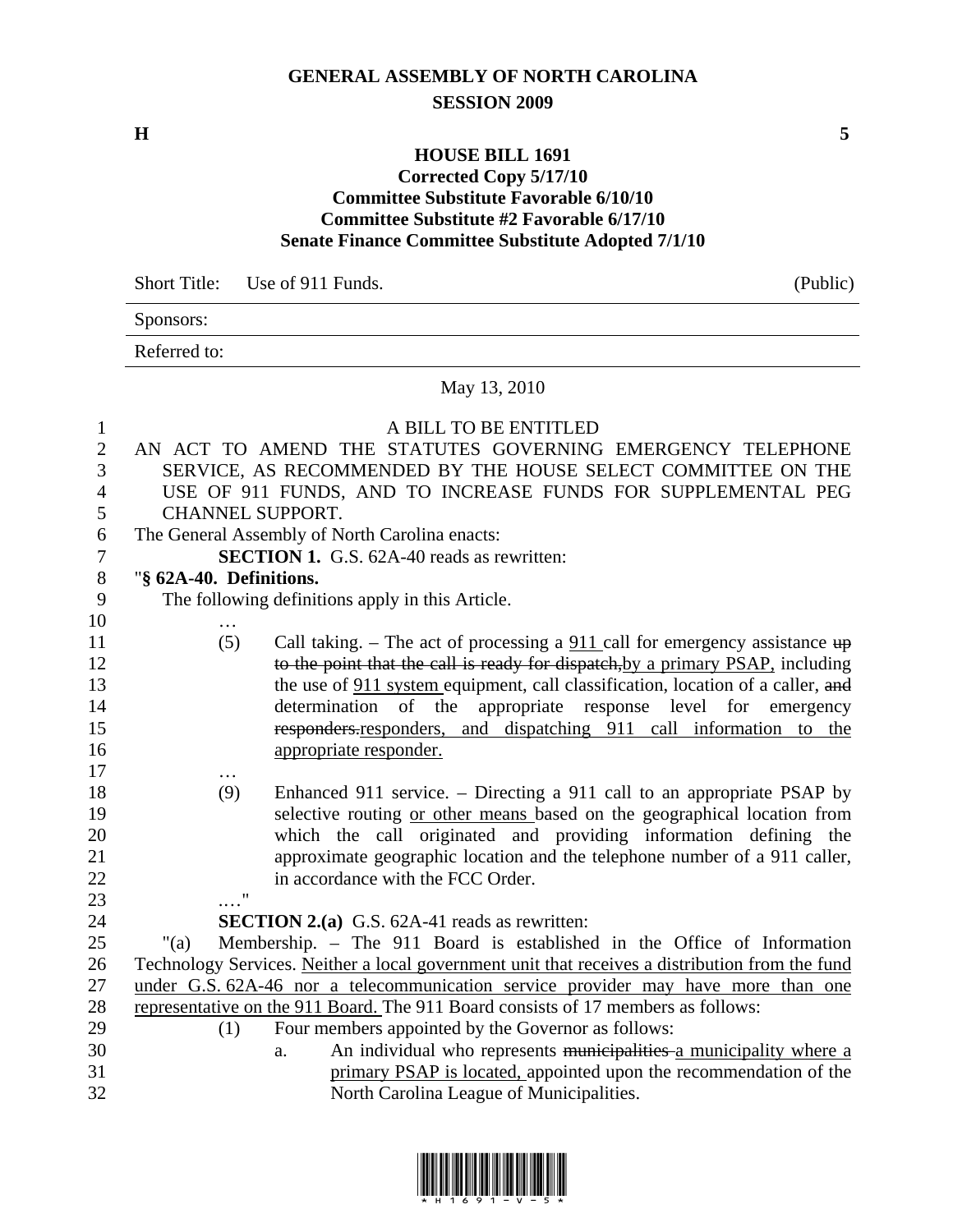|     |                         |                | <b>General Assembly Of North Carolina</b>                                                        | <b>Session 2009</b> |
|-----|-------------------------|----------------|--------------------------------------------------------------------------------------------------|---------------------|
|     |                         | $\mathbf b$ .  | An individual who represents counties a county where a primary                                   |                     |
|     |                         |                | PSAP is located, appointed upon the recommendation of the North                                  |                     |
|     |                         |                | Carolina Association of County Commissioners.                                                    |                     |
|     |                         | $C_{\bullet}$  | An individual who represents a VoIP provider.                                                    |                     |
|     |                         | d.             | An individual who represents the North Carolina chapter of the                                   |                     |
|     |                         |                | National Emergency Number Association (NENA).                                                    |                     |
|     |                         |                |                                                                                                  |                     |
|     | (2)                     |                | Six members appointed by the General Assembly upon the recommendation                            |                     |
|     |                         |                | of the Speaker of the House of Representatives as follows:                                       |                     |
|     |                         | a.             | An individual who is a sheriff.                                                                  |                     |
|     |                         | b.             | Two individuals An individual who represent represents CMRS                                      |                     |
|     |                         |                | providers operating in North Carolina.                                                           |                     |
|     |                         | $\mathbf{c}$ . | An individual who represents the North Carolina chapter of the                                   |                     |
|     |                         |                | Association of Public Safety Communications Officials (APCO).                                    |                     |
|     |                         | d.             | Two individuals who represent local exchange carriers operating in                               |                     |
|     |                         |                | North Carolina, one of whom represents a local exchange carrier                                  |                     |
|     |                         |                | with less than 50,000 access lines.                                                              |                     |
|     |                         | <u>e.</u>      | A fire chief with experience operating or supervising a PSAP,                                    |                     |
|     |                         |                | appointed upon the recommendation of the North Carolina Firemen's                                |                     |
|     |                         |                | Association.                                                                                     |                     |
|     | (3)                     |                | Six members appointed by the General Assembly upon the recommendation                            |                     |
|     |                         |                | of the President Pro Tempore of the Senate as follows:                                           |                     |
|     |                         | a.             | An individual who is a chief of police.                                                          |                     |
|     |                         | b.             | Two individuals who represent CMRS providers operating in North                                  |                     |
|     |                         |                | Carolina.                                                                                        |                     |
|     |                         | c.             | An individual who represents the North Carolina chapter of the                                   |                     |
|     |                         |                | National Emergency Number Association (NENA). A Rescue or                                        |                     |
|     |                         |                | Emergency Medical Services Chief with experience operating or                                    |                     |
|     |                         |                | supervising a PSAP, appointed upon the recommendation of the                                     |                     |
|     |                         |                | North Carolina Association of Rescue and Emergency Medical                                       |                     |
|     |                         |                | Services.                                                                                        |                     |
|     |                         | d.             | Two individuals who represent local exchange carriers operating in                               |                     |
|     |                         |                | North Carolina, one of whom represents a local exchange carrier                                  |                     |
|     |                         |                | with less than 200,000 access lines.                                                             |                     |
|     | (4)                     |                | The State Chief Information Officer or the State Chief Information Officer's                     |                     |
|     |                         |                | designee, who serves as the chair.                                                               |                     |
| (b) |                         |                | Term. - A member's term is four years. No member may serve more than two terms.                  |                     |
|     |                         |                | Members remain in office until their successors are appointed and qualified. Vacancies are       |                     |
|     |                         |                | filled in the same manner as the original appointment. The Governor may remove any member        |                     |
|     |                         |                | for misfeasance, malfeasance, or nonfeasance in accordance with G.S. 143B-13(d).                 |                     |
| . " |                         |                |                                                                                                  |                     |
|     |                         |                | <b>SECTION 2.(b)</b> Other than the positions removed by this act or individuals                 |                     |
|     |                         |                | prohibited from serving on the Board due to duplicate representation prohibited by this act, the |                     |
|     |                         |                | existing members of the 911 Board shall continue to serve until the expiration of their original |                     |
|     |                         |                | terms. An existing member may not be reappointed to the Board if he or she has served two        |                     |
|     | terms on the 911 Board. |                |                                                                                                  |                     |
|     |                         |                | <b>SECTION 3.</b> G.S. 62A-42 reads as rewritten:                                                |                     |
|     |                         |                | "§ 62A-42. Powers and duties of the 911 Board.                                                   |                     |
| (a) |                         |                | Duties. – The 911 Board has the following powers and duties:                                     |                     |
|     |                         |                |                                                                                                  |                     |
|     | (4)                     |                | To establish policies and procedures to fund advisory services and training                      |                     |
|     |                         |                | for PSAPs PSAPs, to set operating standards for PSAPs, and to provide                            |                     |
|     |                         |                |                                                                                                  |                     |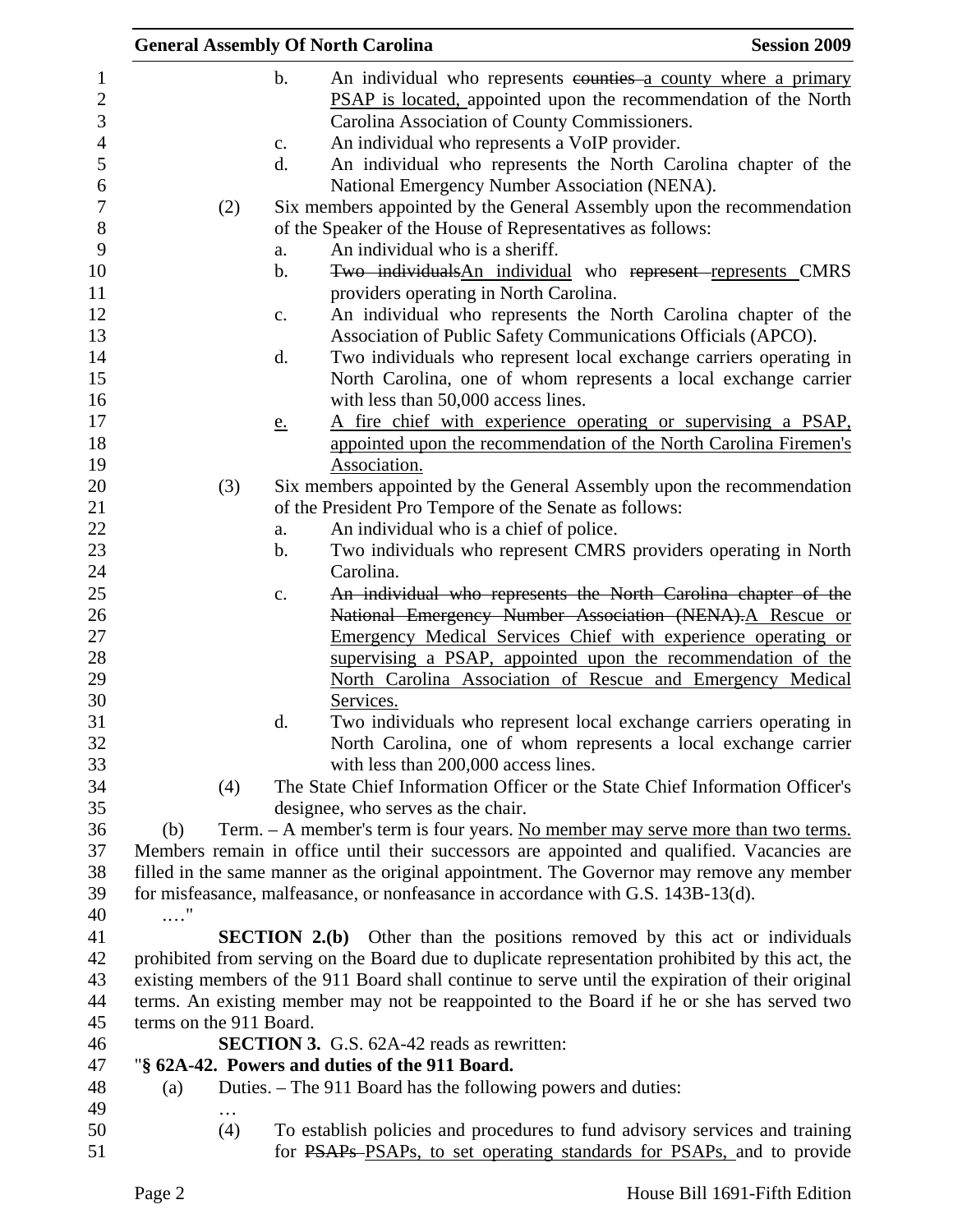|                                     |                         | <b>General Assembly Of North Carolina</b><br><b>Session 2009</b>                                                                                                                                                                                                                                                |
|-------------------------------------|-------------------------|-----------------------------------------------------------------------------------------------------------------------------------------------------------------------------------------------------------------------------------------------------------------------------------------------------------------|
| $\mathbf{1}$<br>$\overline{c}$<br>3 |                         | funds in accordance with these policies and procedures. policies, procedures,<br>and standards.                                                                                                                                                                                                                 |
| $\overline{4}$<br>5                 | (6a)                    | To use funds available to the 911 Board under G.S. 62-47 to pay its<br>obligations incurred for statewide 911 projects.                                                                                                                                                                                         |
| 6<br>$\boldsymbol{7}$               | (8a)                    | To design, create, or acquire printed or Web-based public education                                                                                                                                                                                                                                             |
| 8<br>9<br>10<br>11<br>12<br>13      | (9)                     | materials regarding the proper use of 911.<br>To adopt rules to implement this Article. This authority does not include the<br>regulation of any enhanced 911 service, such as the establishment of<br>technical standards standards for telecommunications service providers to<br>deliver 911 voice and data. |
| 14<br>15<br>16                      | (b)                     | Prohibition. - In no event shall the 911 Board or any other State agency lease,<br>construct, operate, or own a communications network for the purpose of providing 911 service.<br>The 911 Board may pay private sector vendors for provisioning a network for the purpose of                                  |
| 17                                  | providing 911 service." |                                                                                                                                                                                                                                                                                                                 |
| 18                                  |                         | <b>SECTION 4.</b> G.S. 62A-43(d) reads as rewritten:                                                                                                                                                                                                                                                            |
| 19                                  | " $(d)$                 | Adjustment of Charge. – The 911 Board must monitor the revenues generated by the                                                                                                                                                                                                                                |
| 20                                  |                         | service charge. If the 911 Board determines that the rate produces revenue that exceeds or is                                                                                                                                                                                                                   |
| 21                                  |                         | less than in excess of the amount needed, the 911 Board must reduce may adjust the rate. The                                                                                                                                                                                                                    |
| 22                                  |                         | reduced rate must ensure full cost recovery for voice communications service providers and for                                                                                                                                                                                                                  |
| 23                                  |                         | primary PSAPs over a reasonable period of time. A change in the amount of the rate becomes                                                                                                                                                                                                                      |
| 24                                  |                         | effective only on July 1July 1. of an even-numbered year. The 911 Board must notify providers                                                                                                                                                                                                                   |
| 25                                  |                         | of a change in the rate at least 90 days before the change becomes effective."                                                                                                                                                                                                                                  |
| 26                                  |                         | <b>SECTION 5.</b> G.S. 62A-44(b) reads as rewritten:                                                                                                                                                                                                                                                            |
| 27                                  | " $(b)$                 | Allocation of Revenues. - The 911 Board may deduct and retain for its                                                                                                                                                                                                                                           |
| 28                                  |                         | administrative expenses $up$ to one percent $(1%)$ a percentage of the total service charges                                                                                                                                                                                                                    |
| 29                                  |                         | remitted to it under G.S. 62A-43 for deposit in the 911 Fund. The percentage may not exceed                                                                                                                                                                                                                     |
| 30                                  |                         | two percent $(2\%)$ . The percentage is one percent $(1\%)$ unless the 911 Board sets the percentage                                                                                                                                                                                                            |
| 31                                  |                         | at a different amount. The 911 Board must monitor the amount of funds required to meet its                                                                                                                                                                                                                      |
| 32                                  |                         | financial commitment to provide technical assistance to primary PSAPs and set the rate at an                                                                                                                                                                                                                    |
| 33                                  |                         | amount that enables the 911 Board to meet this commitment. The remaining revenues remitted                                                                                                                                                                                                                      |
| 34                                  |                         | to the 911 Board for deposit in the 911 Fund are allocated as follows:                                                                                                                                                                                                                                          |
| 35                                  | (1)                     | A percentage of the funds remitted by CMRS providers to the 911 Fund are                                                                                                                                                                                                                                        |
| 36<br>37                            |                         | allocated for reimbursements to CMRS providers pursuant to G.S. 62A-45.                                                                                                                                                                                                                                         |
| 38                                  | (2)                     | A percentage of the funds remitted by CMRS providers and all funds<br>remitted by all other voice communications service providers are allocated                                                                                                                                                                |
| 39                                  |                         | for monthly distributions to primary PSAPs pursuant to G.S. 62A-46 and                                                                                                                                                                                                                                          |
| 40                                  |                         | grants to PSAPs pursuant to G.S. 62A-47.                                                                                                                                                                                                                                                                        |
| 41                                  | (3)                     | The percentage of the funds remitted by CMRS providers allocated to                                                                                                                                                                                                                                             |
| 42                                  |                         | CMRS providers and PSAPs shall be set by the 911 Board and may be                                                                                                                                                                                                                                               |
| 43                                  |                         | adjusted by the 911 Board as necessary to ensure full cost recovery for                                                                                                                                                                                                                                         |
| 44                                  |                         | CMRS providers and, to the extent there are excess funds, for distributions                                                                                                                                                                                                                                     |
| 45                                  |                         | to primary PSAPs."                                                                                                                                                                                                                                                                                              |
| 46                                  |                         | <b>SECTION 6.</b> G.S. $62A-45(c)$ reads as rewritten:                                                                                                                                                                                                                                                          |
| 47                                  | " $(c)$                 | Grant Reallocation. – If the amount of reimbursements to CMRS providers by the                                                                                                                                                                                                                                  |
| 48                                  |                         | 911 Board for a fiscal year is less than the amount of funds allocated for reimbursements to                                                                                                                                                                                                                    |
| 49                                  |                         | CMRS providers for that fiscal year, the 911 Board may reallocate part or all of the excess                                                                                                                                                                                                                     |
| 50                                  |                         | amount to the PSAP Grant and Statewide 911 Projects Account established under G.S. 62A-47.                                                                                                                                                                                                                      |
| 51                                  |                         | The 911 Board may reallocate funds under this subsection only once each calendar year and                                                                                                                                                                                                                       |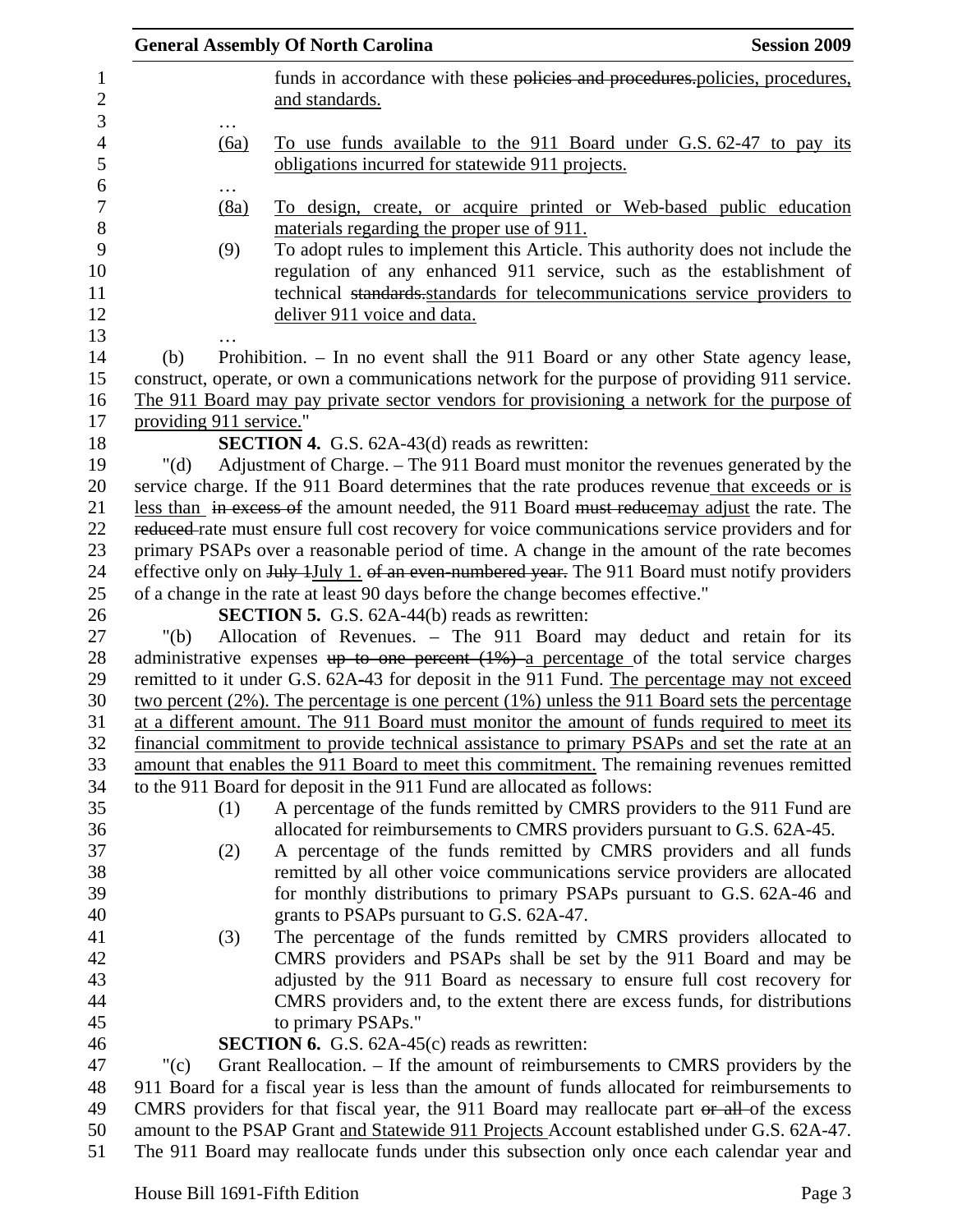## General Assembly Of North Carolina **Session 2009**

| $\mathbf{1}$     |                                                                                                  | may do so only within the three-month period that follows the end of the fiscal year. If the 911 |  |  |  |  |
|------------------|--------------------------------------------------------------------------------------------------|--------------------------------------------------------------------------------------------------|--|--|--|--|
| $\mathfrak{2}$   | Board reallocates more than a total of three million dollars (\$3,000,000) to the PSAP Grant and |                                                                                                  |  |  |  |  |
| 3                | Statewide 911 Projects Account in a calendar year, it must consider reducing the amount of the   |                                                                                                  |  |  |  |  |
| $\overline{4}$   | service charge in G.S. 62A-44 to reflect more accurately the underlying costs of providing 911   |                                                                                                  |  |  |  |  |
| 5                | system services.                                                                                 |                                                                                                  |  |  |  |  |
| 6                |                                                                                                  | The 911 Board must make the following findings before it reallocates funds to the PSAP           |  |  |  |  |
| $\boldsymbol{7}$ |                                                                                                  | Grant and Statewide 911 Projects Account:                                                        |  |  |  |  |
| $8\,$            | (1)                                                                                              | There is a critical need for additional funding for PSAPs in rural or high-cost                  |  |  |  |  |
| 9                |                                                                                                  | areas to ensure that enhanced 911 service is deployed throughout the State.                      |  |  |  |  |
| 10               | (2)                                                                                              | The reallocation will not impair cost recovery by CMRS providers.                                |  |  |  |  |
| 11               | (3)                                                                                              | The reallocation will not result in the insolvency of the 911 Fund."                             |  |  |  |  |
| 12               |                                                                                                  | <b>SECTION 7.(a)</b> G.S. $62A-46(a)$ reads as rewritten:                                        |  |  |  |  |
| 13               | "(a)                                                                                             | Monthly Distribution. – The 911 Board must make monthly distributions to primary                 |  |  |  |  |
| 14               |                                                                                                  | PSAPs from the amount allocated to the 911 Fund for PSAPs. A PSAP is not eligible for a          |  |  |  |  |
| 15               |                                                                                                  | distribution under this section unless it provides enhanced 911 service and received             |  |  |  |  |
| 16               |                                                                                                  | distributions from the 911 Board in the 2008-2009 fiscal year. The Board must comply with all    |  |  |  |  |
| 17               | of the following:                                                                                |                                                                                                  |  |  |  |  |
| 18               | (1)                                                                                              | Administration. - The Board must notify PSAPs of the estimated                                   |  |  |  |  |
| 19               |                                                                                                  | distributions no later than December 31 of each year. The Board must                             |  |  |  |  |
| 20               |                                                                                                  | determine actual distributions no later than June 1 of each year. The Board                      |  |  |  |  |
| 21               |                                                                                                  | must determine a method for establishing distributions that is equitable and                     |  |  |  |  |
| 22               |                                                                                                  | sustainable and that ensures distributions for eligible operating costs and                      |  |  |  |  |
| 23               |                                                                                                  | anticipated increases for all funded PSAPs. The Board must establish a                           |  |  |  |  |
| 24               |                                                                                                  |                                                                                                  |  |  |  |  |
|                  |                                                                                                  | formula to determine each PSAP's base amount. The formula must be                                |  |  |  |  |
| 25               |                                                                                                  | determined and published to PSAPs in the first quarter of the fiscal year                        |  |  |  |  |
| 26               |                                                                                                  | preceding the fiscal year in which the formula is used. The Board may not                        |  |  |  |  |
| 27               |                                                                                                  | change the funding formula for the base amount more than once every year.                        |  |  |  |  |
| 28               | (2)                                                                                              | <u>Reports. – The Board must report to the Joint Legislative Commission on</u>                   |  |  |  |  |
| 29               |                                                                                                  | Governmental Operations, the Revenue Laws Study Committee, and the                               |  |  |  |  |
| 30               |                                                                                                  | Joint Legislative Utility Review Committee within 45 days of a change in                         |  |  |  |  |
| 31               |                                                                                                  | the funding formula. The report must contain a description of the                                |  |  |  |  |
| 32               |                                                                                                  | differences in the old and new formulas and the projected distributions to                       |  |  |  |  |
| 33               |                                                                                                  | each PSAP from the new formula.                                                                  |  |  |  |  |
| 34               | (3)                                                                                              | Formula. – The funding formula established by the Board must consider all                        |  |  |  |  |
| 35               |                                                                                                  | of the following:                                                                                |  |  |  |  |
| 36               |                                                                                                  | The population of the area served by a PSAP.<br>$\underline{\mathbf{a}}$ .                       |  |  |  |  |
| 37               |                                                                                                  | <u>b.</u><br>PSAP reports and budgets, disbursement histories, and historical                    |  |  |  |  |
| 38               |                                                                                                  | costs.                                                                                           |  |  |  |  |
| 39               |                                                                                                  | PSAP operations, 911 technologies used by the PSAP, compliance<br>$\underline{c}$ .              |  |  |  |  |
| 40               |                                                                                                  | with operating standards of the 911 Board, level of service a PSAP                               |  |  |  |  |
| 41               |                                                                                                  | delivers dispatching fire, emergency medical<br>services,<br>law                                 |  |  |  |  |
| 42               |                                                                                                  | enforcement, and Emergency Medical Dispatch.                                                     |  |  |  |  |
| 43               |                                                                                                  | The tier designation of the county in which the PSAP is located as<br><u>d.</u>                  |  |  |  |  |
| 44               |                                                                                                  | designated in G.S. 143B-437.08.                                                                  |  |  |  |  |
| 45               |                                                                                                  | Any interlocal government funding agreement between a primary<br><u>e.</u>                       |  |  |  |  |
| 46               |                                                                                                  | PSAP and a secondary PSAP, if the secondary PSAP was in                                          |  |  |  |  |
| 47               |                                                                                                  | existence as of June 1, 2010, receives funding under the agreement,                              |  |  |  |  |
| 48               |                                                                                                  | and is within the service area of the primary PSAP.                                              |  |  |  |  |
| 49               |                                                                                                  | Any other information the Board considers relevant.<br>f.                                        |  |  |  |  |
| 50               | (4)                                                                                              | Additional distributions. – In the first quarter of the Board's fiscal year, the                 |  |  |  |  |
| 51               |                                                                                                  | Board must determine whether payments to PSAPs during the preceding                              |  |  |  |  |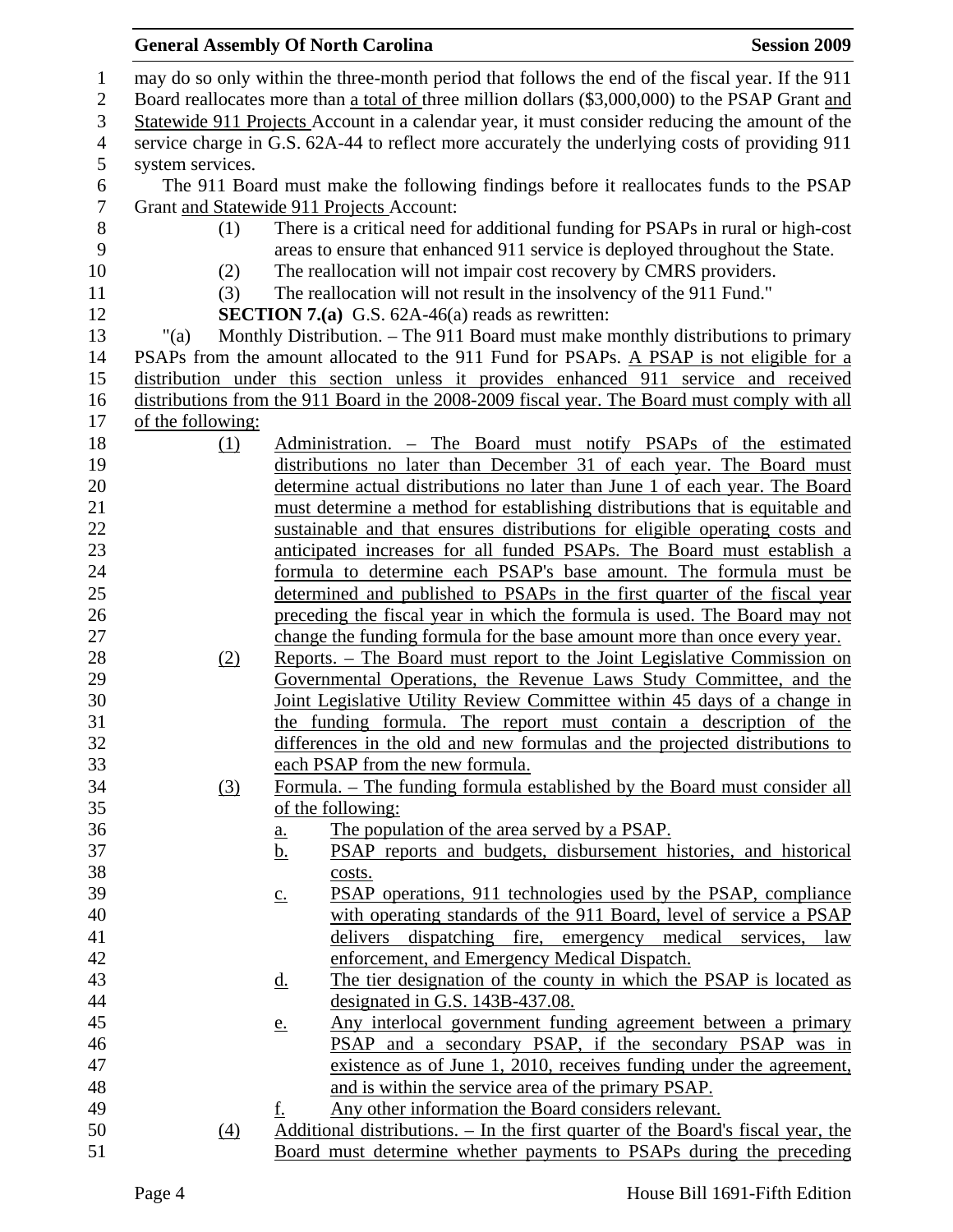|                |                   | <b>General Assembly Of North Carolina</b>                                                        | <b>Session 2009</b> |
|----------------|-------------------|--------------------------------------------------------------------------------------------------|---------------------|
|                |                   | <u>fiscal year exceeded or were less than the eligible costs incurred by each</u>                |                     |
| $\overline{2}$ |                   | <b>PSAP</b> during the fiscal year. If a PSAP receives less than its eligible costs in           |                     |
| 3              |                   | any fiscal year, the Board may increase a PSAP's distribution in the                             |                     |
| $\overline{4}$ |                   | following fiscal year above the base amount as determined by the formula to                      |                     |
| 5              |                   | meet the estimated eligible costs of the PSAP as determined by the Board.                        |                     |
| 6              |                   | The Board may not distribute less than the base amount to each PSAP except                       |                     |
|                |                   | as provided in subsection (b1) of this section. The Board must provide a                         |                     |
|                |                   | procedure for a PSAP to request a reconsideration of its distribution or                         |                     |
|                |                   | eligible expenses.                                                                               |                     |
|                |                   | The amount to be distributed to each primary PSAP is the sum of the following:                   |                     |
|                | $\leftrightarrow$ | The PSAP's base amount. – The PSAP's base amount is the amount the                               |                     |
|                |                   | PSAP received in the fiscal year ending June 30, 2007, and deposited in the                      |                     |
|                |                   | Emergency Telephone System Fund of its local governing entity, as reported                       |                     |
|                |                   | to the State Treasurer's Office, Local Government Division.                                      |                     |
|                | (2)               | The PSAP's per capita amount. – The PSAP's per capita amount is the                              |                     |
|                |                   | PSAP's per capita share of the amount designated by the Board under                              |                     |
|                |                   | subsection (b) of this section for the per capita distribution. The 911 Board                    |                     |
|                |                   | must use the most recent population estimates certified by the State Budget                      |                     |
|                |                   | Officer in making the per capita distribution under this subdivision. A PSAP                     |                     |
|                |                   | is not eligible for a distribution under this subdivision unless it provides                     |                     |
|                |                   | enhanced 911 service."                                                                           |                     |
|                |                   | <b>SECTION 7.(b)</b> G.S. 62A-46 is amended by adding a new subsection to read:                  |                     |
|                | "(b1)             | $Carryforward. - A PSAP$ may carry forward distributions for eligible expenditures               |                     |
|                |                   | for capital outlay, capital improvements, or equipment replacement. Amounts carried forward      |                     |
|                |                   | to the next fiscal year from distributions made by the 911 Board may not be used to lower the    |                     |
|                |                   | distributions in subsection (a) of this section unless the amount is greater than twenty percent |                     |
|                |                   | (20%) of the average yearly amount distributed to the PSAP in the prior two years. The 911       |                     |
|                |                   | Board may allow a PSAP to carry forward a greater amount without changing the PSAP's             |                     |
|                | distribution."    |                                                                                                  |                     |
|                |                   | <b>SECTION 7.(c)</b> G.S. $62A-46(c)$ reads as rewritten:                                        |                     |
|                | " $(c)$           | Use of Funds. $-$ A PSAP that receives a distribution from the 911 Fund may not use              |                     |
|                |                   | the amount received to pay for the lease or purchase of real estate, cosmetic remodeling of      |                     |
|                |                   | emergency dispatch centers, hiring or compensating telecommunicators, or the purchase of         |                     |
|                |                   | mobile communications vehicles, ambulances, fire engines, or other emergency vehicles.           |                     |
|                |                   | Distributions received by a PSAP may be used only to pay for the following:                      |                     |
|                | (1)               | The lease, purchase, or maintenance of emergency telephone equipment,                            |                     |
|                |                   | including necessary computer hardware, software, and database                                    |                     |
|                |                   | provisioning, addressing, and nonrecurring costs of establishing a 911                           |                     |
|                |                   | system.of:                                                                                       |                     |
|                |                   | Emergency telephone equipment, including necessary computer<br>$\underline{\mathbf{a}}$ .        |                     |
|                |                   | hardware, software, and database provisioning.                                                   |                     |
|                |                   | Addressing.<br><u>b.</u>                                                                         |                     |
|                |                   | Telecommunicator furniture.<br>$\underline{\mathbf{C}}$ .                                        |                     |
|                |                   | d.<br>Dispatch equipment located exclusively within a building where a                           |                     |
|                |                   | PSAP is located, excluding the costs of base station transmitters,                               |                     |
|                |                   | towers, microwave links, and antennae used to dispatch emergency                                 |                     |
|                |                   | call information from the PSAP.                                                                  |                     |
|                | (1a)              | The nonrecurring costs of establishing a 911 system.                                             |                     |
|                |                   |                                                                                                  |                     |
|                | (2)               | Expenditures for in-State training of 911 personnel regarding the                                |                     |
|                |                   | maintenance and operation of the 911 system. Allowable training expenses                         |                     |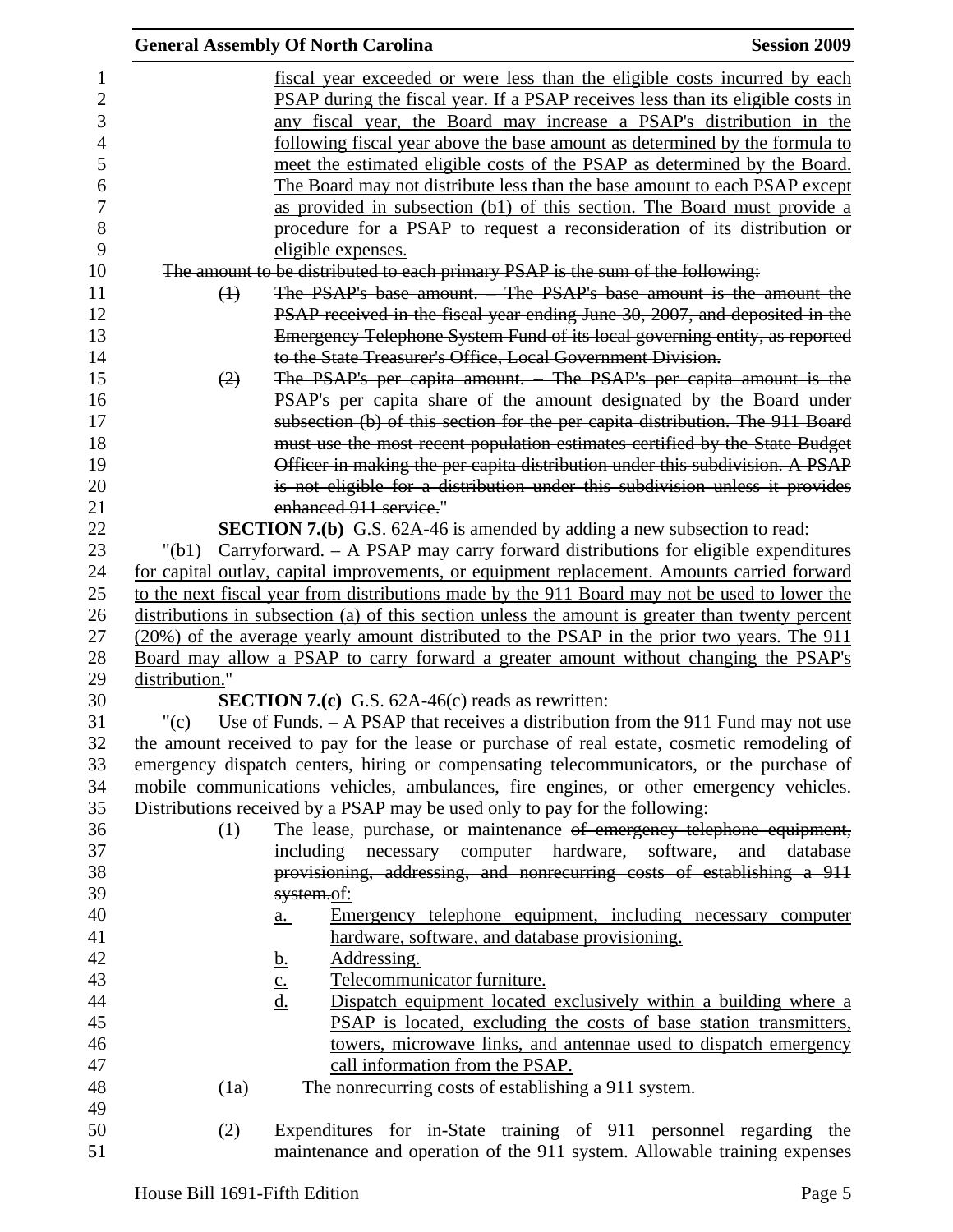|                                                                                                                 | <b>General Assembly Of North Carolina</b><br><b>Session 2009</b>                                                                                                                                                                                                                                                                                                                                                                                                                                                                                                                                                                                                                                                                                                                                                                                          |
|-----------------------------------------------------------------------------------------------------------------|-----------------------------------------------------------------------------------------------------------------------------------------------------------------------------------------------------------------------------------------------------------------------------------------------------------------------------------------------------------------------------------------------------------------------------------------------------------------------------------------------------------------------------------------------------------------------------------------------------------------------------------------------------------------------------------------------------------------------------------------------------------------------------------------------------------------------------------------------------------|
| $\mathbf{1}$<br>$\mathbf{2}$<br>3<br>$\overline{4}$<br>5<br>6<br>$\overline{7}$<br>$8\,$<br>9<br>10<br>11<br>12 | include the cost of transportation, lodging, instructors, certifications,<br>improvement programs, quality assurance training, and training associated<br>with call taking, and emergency medical, fire, or law enforcement<br>procedures.procedures, and training specific to managing a PSAP or<br>supervising PSAP staff. Training outside the State is not an eligible<br>expenditure unless the training is unavailable in the State or the PSAP<br>documents that the training costs are less if received out-of-state. Training<br>specific to the receipt of 911 calls is allowed only for intake and related call<br>taking quality assurance and improvement. Instructor certification costs and<br>course required prerequisites, including physicals, psychological exams, and<br>drug testing, are not allowable expenditures.<br>$\ldots$ " |
| 13                                                                                                              | <b>SECTION 7.(d)</b> G.S. 62A-46(e) is amended by adding a new subdivision to read:                                                                                                                                                                                                                                                                                                                                                                                                                                                                                                                                                                                                                                                                                                                                                                       |
| 14<br>15<br>16                                                                                                  | A primary PSAP must comply with the rules, policies, procedures, and<br>"(5)<br>operating standards for primary PSAPs adopted by the 911 Board."<br><b>SECTION 7.(e)</b> Subsection (a) of this section becomes effective July 1, 2010, and                                                                                                                                                                                                                                                                                                                                                                                                                                                                                                                                                                                                               |
| 17                                                                                                              | applies to distributions by the Board in fiscal years beginning in 2011. Subsection (b) of this                                                                                                                                                                                                                                                                                                                                                                                                                                                                                                                                                                                                                                                                                                                                                           |
| 18                                                                                                              | section becomes effective July 1, 2011, and applies to distributions made on or after that date.                                                                                                                                                                                                                                                                                                                                                                                                                                                                                                                                                                                                                                                                                                                                                          |
| 19                                                                                                              | Subsection (d) of this section becomes effective July 1, 2011.                                                                                                                                                                                                                                                                                                                                                                                                                                                                                                                                                                                                                                                                                                                                                                                            |
| 20                                                                                                              | <b>SECTION 8.</b> G.S. 62A-47 reads as rewritten:                                                                                                                                                                                                                                                                                                                                                                                                                                                                                                                                                                                                                                                                                                                                                                                                         |
| 21                                                                                                              | "§ 62A-47. PSAP Grant and Statewide 911 Projects Account.                                                                                                                                                                                                                                                                                                                                                                                                                                                                                                                                                                                                                                                                                                                                                                                                 |
| 22                                                                                                              | Account Established. - A PSAP Grant and Statewide 911 Projects Account is<br>(a)                                                                                                                                                                                                                                                                                                                                                                                                                                                                                                                                                                                                                                                                                                                                                                          |
| 23                                                                                                              | established within the 911 Fund for the purpose of making grants to PSAPs in rural and other                                                                                                                                                                                                                                                                                                                                                                                                                                                                                                                                                                                                                                                                                                                                                              |
| 24                                                                                                              | high-cost areas areas and funding projects that provide statewide benefits for 911 service. The                                                                                                                                                                                                                                                                                                                                                                                                                                                                                                                                                                                                                                                                                                                                                           |
| 25                                                                                                              | Account consists of revenue allocated by the 911 Board under G.S. 62A-45(c) and                                                                                                                                                                                                                                                                                                                                                                                                                                                                                                                                                                                                                                                                                                                                                                           |
| 26                                                                                                              | G.S. 62A-46.                                                                                                                                                                                                                                                                                                                                                                                                                                                                                                                                                                                                                                                                                                                                                                                                                                              |
| 27                                                                                                              | Grant Application. $-$ A PSAP may apply to the 911 Board for a grant from the<br>(b)                                                                                                                                                                                                                                                                                                                                                                                                                                                                                                                                                                                                                                                                                                                                                                      |
| 28                                                                                                              | PSAP Grant-Account. An application must be submitted in the manner prescribed by the 911                                                                                                                                                                                                                                                                                                                                                                                                                                                                                                                                                                                                                                                                                                                                                                  |
| 29                                                                                                              | Board. The 911 Board may approve a grant application and enter into a grant agreement with a                                                                                                                                                                                                                                                                                                                                                                                                                                                                                                                                                                                                                                                                                                                                                              |
| 30                                                                                                              | PSAP if it determines all of the following:                                                                                                                                                                                                                                                                                                                                                                                                                                                                                                                                                                                                                                                                                                                                                                                                               |
| 31<br>32<br>33                                                                                                  | The costs estimated in the application are reasonable and have been or will<br>(1)<br>be incurred for the purpose of promoting a cost-effective and efficient 911<br>system.                                                                                                                                                                                                                                                                                                                                                                                                                                                                                                                                                                                                                                                                              |
| 34<br>35                                                                                                        | The expenses to be incurred by the applicant are consistent with the 911<br>(2)<br>State Plan.                                                                                                                                                                                                                                                                                                                                                                                                                                                                                                                                                                                                                                                                                                                                                            |
| 36<br>37                                                                                                        | There are sufficient funds available in the fiscal year in which the grant<br>(3)<br>funds will be distributed.                                                                                                                                                                                                                                                                                                                                                                                                                                                                                                                                                                                                                                                                                                                                           |
| 38                                                                                                              | The costs are authorized PSAP costs under $G.S. 62A-46(c)$ . G.S. $62A-46(c)$ .<br>(4)                                                                                                                                                                                                                                                                                                                                                                                                                                                                                                                                                                                                                                                                                                                                                                    |
| 39                                                                                                              | or the costs are for consolidating one or more PSAPs with a primary PSAP,                                                                                                                                                                                                                                                                                                                                                                                                                                                                                                                                                                                                                                                                                                                                                                                 |
| 40                                                                                                              | or the relocation costs of primary PSAPs, including costs not authorized                                                                                                                                                                                                                                                                                                                                                                                                                                                                                                                                                                                                                                                                                                                                                                                  |
| 41                                                                                                              | under G.S. $62A-46(c)$ and construction costs.                                                                                                                                                                                                                                                                                                                                                                                                                                                                                                                                                                                                                                                                                                                                                                                                            |
| 42                                                                                                              | Grant Agreement. $-$ A grant agreement between the 911 Board and a PSAP must<br>(c)                                                                                                                                                                                                                                                                                                                                                                                                                                                                                                                                                                                                                                                                                                                                                                       |
| 43                                                                                                              | include the purpose of the grant, the time frame for implementing the project or program                                                                                                                                                                                                                                                                                                                                                                                                                                                                                                                                                                                                                                                                                                                                                                  |
| 44                                                                                                              | funded by the grant, the amount of the grant, and a provision for repaying grant funds if the                                                                                                                                                                                                                                                                                                                                                                                                                                                                                                                                                                                                                                                                                                                                                             |
| 45                                                                                                              | PSAP fails to comply with any of the terms of the grant. The amount of the grant may vary                                                                                                                                                                                                                                                                                                                                                                                                                                                                                                                                                                                                                                                                                                                                                                 |
| 46                                                                                                              | among grantees. If the grant is intended to promote the deployment of enhanced 911 service in                                                                                                                                                                                                                                                                                                                                                                                                                                                                                                                                                                                                                                                                                                                                                             |
| 47                                                                                                              | a rural area of the State, the grant agreement must specify how the funds will assist with this                                                                                                                                                                                                                                                                                                                                                                                                                                                                                                                                                                                                                                                                                                                                                           |
| 48                                                                                                              | goal. The 911 Board must publish one or more notices each fiscal year advertising the                                                                                                                                                                                                                                                                                                                                                                                                                                                                                                                                                                                                                                                                                                                                                                     |
| 49                                                                                                              | availability of grants from the PSAP Grant and Statewide 911 Projects Account and detailing                                                                                                                                                                                                                                                                                                                                                                                                                                                                                                                                                                                                                                                                                                                                                               |
| 50<br>51                                                                                                        | the application process, including the deadline for submitting applications, any required<br>documents specifying costs, either incurred or anticipated, and evidence demonstrating the                                                                                                                                                                                                                                                                                                                                                                                                                                                                                                                                                                                                                                                                   |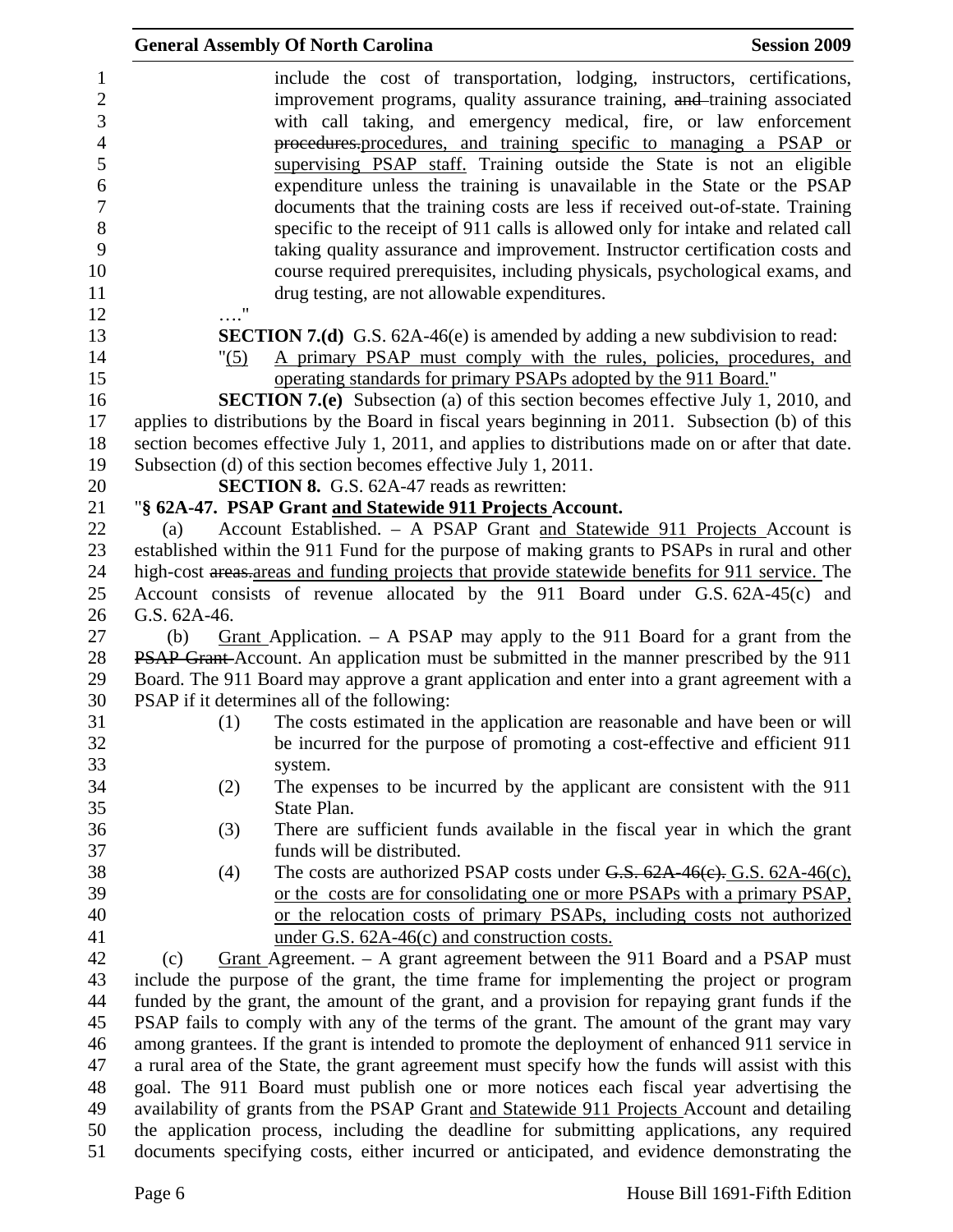| <b>General Assembly Of North Carolina</b><br><b>Session 2009</b>                                                                                                                           |
|--------------------------------------------------------------------------------------------------------------------------------------------------------------------------------------------|
| need for the grant. Any grant funds awarded to PSAPs under this section are in addition to any<br>funds reimbursed under G.S. 62A-46.                                                      |
| <u>Statewide 911 Projects. – The 911 Board may use funds from the Account for a</u><br>(d)                                                                                                 |
| statewide project if the Board determines the project meets all of the following requirements:                                                                                             |
| The project is consistent with the 911 plan.<br>(1)                                                                                                                                        |
| The project is cost-effective and efficient when compared to the aggregated<br>(2)                                                                                                         |
| costs incurred by primary PSAPs for implementing individual projects.                                                                                                                      |
| The project is an eligible expense under G.S. $62A-46(c)$ .<br>(3)                                                                                                                         |
| The project will have statewide benefit for 911 service."<br>(4)                                                                                                                           |
| <b>SECTION 9.</b> Fifty percent (50%) of funds in the Emergency Telephone System                                                                                                           |
| Fund on the effective date of this act may be used by the local government entity to provide for                                                                                           |
| public safety needs, including costs that are not eligible expenses under G.S. 62A-46. The                                                                                                 |
| expenditures must be made in fiscal years 2010-2011 and 2011-2012. A local governing entity                                                                                                |
| is not relieved of any prior obligation incurred for uses authorized by G.S. 62A-46. All other                                                                                             |
| funds in the Emergency Telephone System Fund must be used for eligible expenses under                                                                                                      |
| Article 3 of Chapter 62A of the General Statutes.                                                                                                                                          |
| SECTION 10. The House Select Committee on the Use of 911 Funds shall study                                                                                                                 |
| the funding of secondary PSAPs and whether secondary PSAPs should be eligible to receive                                                                                                   |
| distributions from the 911 Board.                                                                                                                                                          |
| <b>SECTION 11.(a)</b> G.S. 66-359 is repealed.                                                                                                                                             |
| <b>SECTION 11.(b)</b> G.S. 105-164.44I(b) reads as rewritten:                                                                                                                              |
| Supplemental PEG Channel Support. $-$ G.S. 105-164.44J sets out the requirements<br>" $(b)$                                                                                                |
| for receipt by a county or city of supplemental PEG channel support funds distributed under                                                                                                |
| this subsection. The Secretary must include the applicable amount of supplemental PEG                                                                                                      |
| channel support in each quarterly distribution to a county or city. The amount to include is                                                                                               |
| one-fourth of the share of each qualifying PEG channel certified by the city or county under                                                                                               |
| G.S. 105-164.44J. The share of each certified PEG channel is the sum of four million dollars                                                                                               |
| $(\$4,000,000)$ and the amount of any funds returned to the Secretary in the prior fiscal year                                                                                             |
| under G.S. 105-164.44J(d) divided by the number of PEG channels certified under                                                                                                            |
| G.S. 105-164.44J one-fourth of twenty-five thousand dollars (\$25,000) for each qualifying<br>PEG channel certified by the county or city under G.S. 105-164.44J. A county or city may not |
| receive PEG channel support under this subsection for more than three qualifying PEG                                                                                                       |
| channels.                                                                                                                                                                                  |
| The amount of money distributed under this subsection may not exceed two million dollars                                                                                                   |
| (\$2,000,000) in a fiscal year, plus the amount of any funds returned to the Secretary in the prior                                                                                        |
| fiscal year under G.S. 105-164.44J(d). If the amount to be distributed for qualifying PEG                                                                                                  |
| channels in a fiscal year would otherwise exceed this maximum amount, the Secretary must                                                                                                   |
| proportionately reduce the applicable amount distributable for each PEG channel. If the amount                                                                                             |
| to be distributed for qualifying PEG channels in a fiscal year is less than this maximum                                                                                                   |
| amount, the Secretary must credit the excess amount to the PEG Channel Fund established in                                                                                                 |
| G.S. 66-359. For purposes of this subsection, the term "qualifying PEG channel" has the same                                                                                               |
| meaning as in G.S. 105-164.44J."                                                                                                                                                           |
| <b>SECTION 11.(c)</b> G.S. 105-164.44J(b) reads as rewritten:                                                                                                                              |
| Certification. $- A$ county or city must certify to the Secretary by July 15 of each<br>" $(b)$                                                                                            |
| year all of the qualifying PEG channels provided for its use during the preceding fiscal year by                                                                                           |
| a cable service provider under either G.S. 66-357 or an existing agreement. A county or city                                                                                               |
| may not certify more than three qualifying PEG channels. The certification must include all of                                                                                             |
| the following:                                                                                                                                                                             |
| An identification of each channel as a public, an education, or a government<br>(1)                                                                                                        |
| channel.                                                                                                                                                                                   |
|                                                                                                                                                                                            |